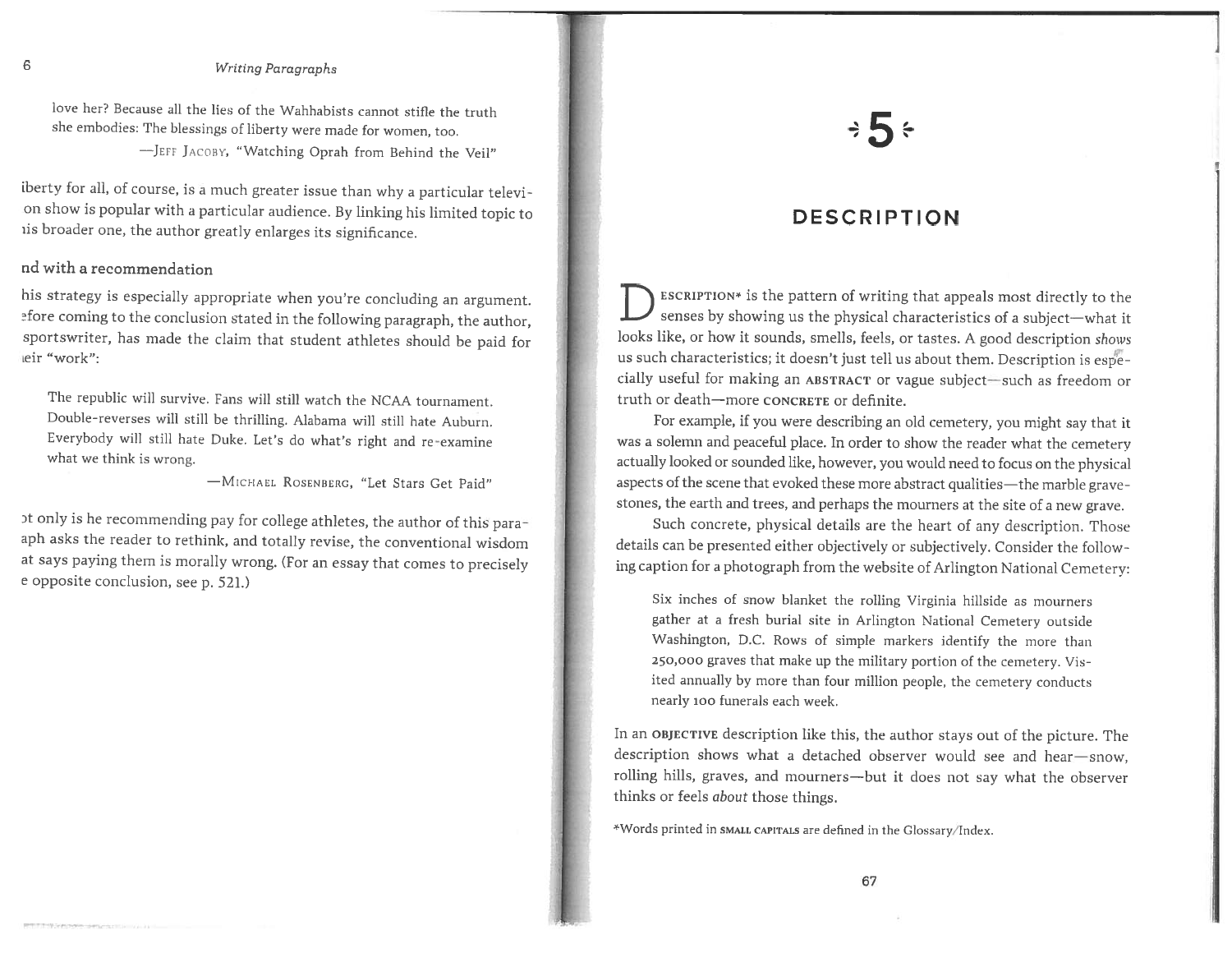#### Description <sup>69</sup>

68 Description



A SUBJECTIVE description, on the other hand, presents the author's thoughts and feelings along with the physical details of the scene or subject, as in this description by novelist John Updike of <sup>a</sup> cemetery in the town where he lived:

The stones are marble, modernly glossy and simple, though I suppose that time will eventually reveal them as another fashion, dated and quaint. Now, the sod is still raw, the sutures of turf are unhealed, the earth still humped, the wreaths scarcely withered . . . I remember my grandfather's funeral, the hurried cross of sand the minister drew on the coffin lid, the whine of the lowering straps, the lengthening, cleanly cut sides of clay, the thought of air, the lack of air forever in the close dark space lined with pink satin....

—JoHN UPPIKE, "Cemeteries"

This intimate description is far from detached. Not only does it give us <sup>a</sup> close-up view of the cemetery itself, it also reports the sensations that the newly dug graves evoke in the author's mind.

Whether the concrete details of a description are presented Joseph Krivda's from <sup>a</sup> subjective or an objective POINT Of VIEW, every detail Vietnam War memoshould contribute to some DOMINANT IMPRESSION that the writer rial on p. 79 is both contribute to some DOMINANT IMPRESSION that the writer wants the description to make upon the reader. The dominant objective. impression we ge<sup>t</sup> from Updike's description, for example, is of

the "foreverness" of the <sup>p</sup>lace. Consequently, every detail in Updike's description—from the enduring marble of the headstones to the dark, satinlined interior of his grandfather's coffin—contributes to the sense of airless eternity that Updike recalls from his grandfather's funeral.

Updike's references to the "raw" sod and to unhealed "sutures" in the turf show how such figures of speec<sup>h</sup> as METAPHOR, SIMILE, and PERSONIFICA TION can be used to make <sup>a</sup> description more vivid and concrete. This is because we often describe something by telling what it is like. A thump in your closet at night sounds like <sup>a</sup> fist hitting <sup>a</sup> table. A friend's sharp words cut like <sup>a</sup> knife. The seams of turf on new graves are like the stitches closing <sup>a</sup> wound.

As Updike's description narrows in on his grandfather's grave, we ge<sup>t</sup> <sup>a</sup> feeling of suffocation that directly supports the main point that the author is making about the nature of death. Death, as Updike conceives it, is no abstrac tion; it is the slow extinction of persona<sup>l</sup> life and breath.

Updike's painful reverie is suddenly interrupted by his young son, who is learning to ride <sup>a</sup> bicycle in the peaceful cemetery. As Updike tells the story of their joyful afternoon together, the <sup>g</sup>loom of the cemetery fades into the background—as descriptive writing often does. Description frequently <sup>p</sup>lays <sup>a</sup> supporting role within other PATTERNS OF WRITING; it may serve, for example, to set the scene for <sup>a</sup> NARRATIVE (as in Updike's essay) or it may provide the background for an ARGUMENT about the significance of <sup>a</sup> national cemetery.

Almost as important as the <sup>p</sup>hysical details in <sup>a</sup> description is the order in which those details are presented. Beginning with the <sup>g</sup>lossy stones of the cemetery and the earth around them, Updike's description comes to focus on the interior of a particular grave. It moves from outside impression of a to inside and from the general to the specific. A good description algostription of a can proceed from outside in, or inside out, top to bottom, front to p. 86, is one of

in <sup>a</sup> way that is in keeping with the dominant impression it is suppose<sup>d</sup> to <sup>g</sup>ive, and that supports the main point the description is intended to make.

back, or in any other direction—so long as it moves systematically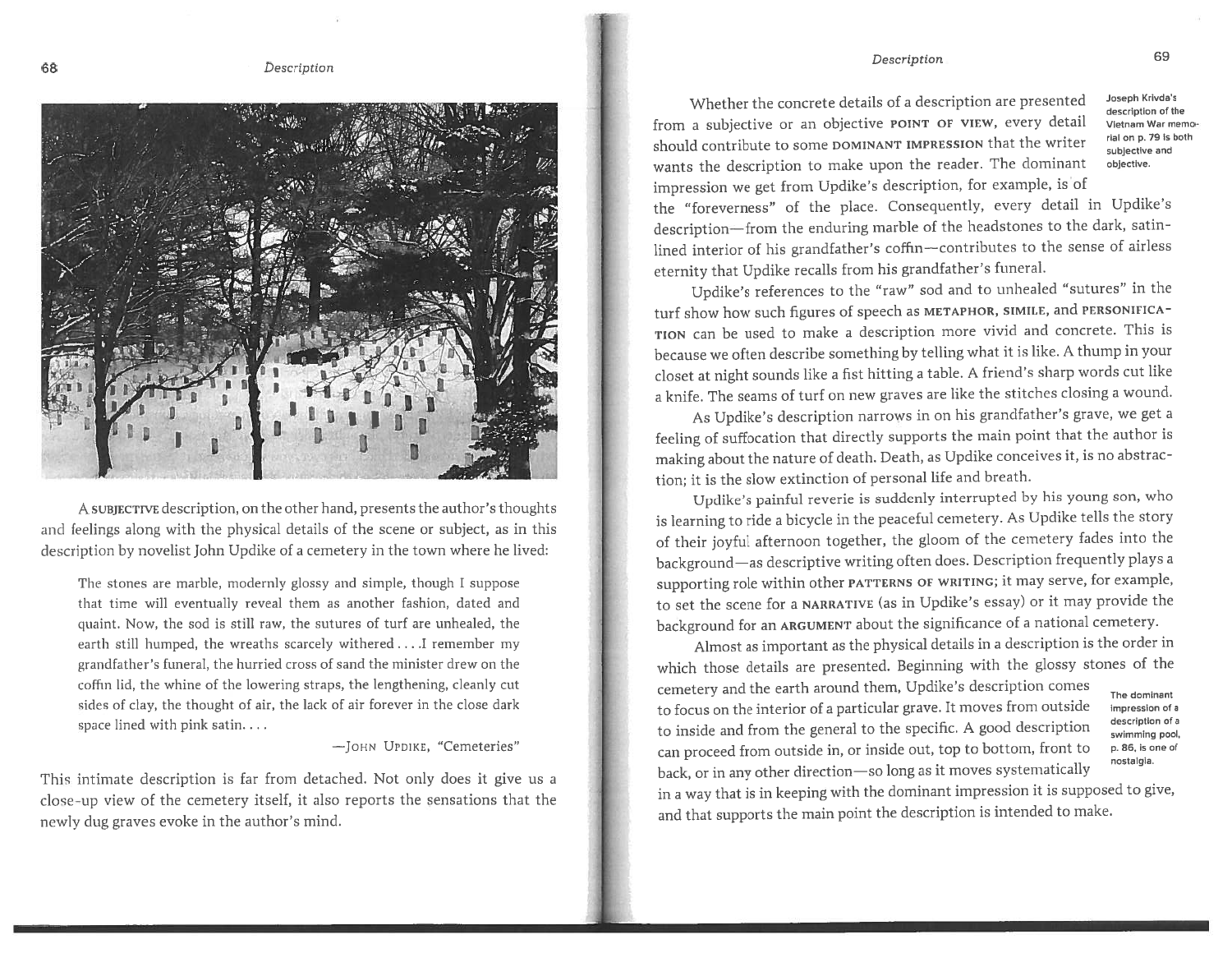#### <sup>70</sup> Description Description <sup>71</sup>

In the following description of <sup>a</sup> boy's room, the writer is setting the stage for the larger narrative—in this case, <sup>a</sup> fairy tale:

The room was so spare one could see everything at <sup>a</sup> glance: <sup>a</sup> closet door with <sup>a</sup> lock on it, <sup>a</sup> long table with five perfect constructions—three ships, two dragons—nothing else on the table but <sup>a</sup> neat stack of stainlesssteel razor-blades. What defined all the rest, of course, was that immense desk and chair. They made it seem that the room itself was from <sup>a</sup> pic ture book, or better yet, <sup>a</sup> stage-set, for across one end hung <sup>a</sup> dark green curtain. Beyond that, presumably, the professor's son crouched, hiding. My gaze stopped and froze on an enormous bare foot that protruded, unbeknownst to its owner, no doubt, from behind the curtain. It was the largest human foot I'd ever seen or imagined . . . .

#### —JoHN GARONER, Freddy's Book

This description of the lair of <sup>a</sup> boy giant is pure fantasy, of course. What makes it appear so realistic is the systematic way in which Gardner presents the objects in the room. First we see the closet door, <sup>a</sup> feature we might find in any boy's bedroom. Next comes the lock. Even an ordinary boy might keep the contents of his closet under lock and key. The long table with the models and razor-blades is the first hint that something unusual maybe at play. And when we see the oversized desk and chair, we truly begin to suspec<sup>t</sup> that this is no ordinary room and no ordinary boy. But it is not until our gaze falls upon the enormous foot protruding from beneath the curtain that we know for sure we have entered the realm of make-believe.

Fanciful as the details of Gardner's description may be, his systematic method of presenting them is instructive for composing more down-to-earth descriptions. Also, by watching how Gardner presents the details of Freddy's room from <sup>a</sup> consistent VANTAGE POINT, we can see how he builds up to <sup>a</sup> dominant impression of awe and wonder.

#### A BRIEF GUIDE TO WRITING A DESCRIPTION

As you write <sup>a</sup> description, you need to identify who or what you're describ ing, say what your subject looks or feels like, and indicate the traits you <sup>p</sup>lan to focus on. Cherokee Paul McDonald makes these basic moves of description in the beginning of his essay in this chapter:

He was <sup>a</sup> lumpy little guy with baggy shorts, <sup>a</sup> faded T-shirt and heavy sweat socks falling down over old sneakers. . . . Covering his eyes and part of his face was a pair of those stupid-looking '50s-style wraparound sunglasses.

—CHEROKEE PAUL McDONALD, "A View from the Bridge"

McDonald identifies what he's describing (a "little guy"); says what his subject looks like ("lumpy," "with baggy shorts, <sup>a</sup> faded T-shirt and heavy sweat socks"); and hints at characteristics (his "stupid-looking" sunglasses) that he might focus on. Here is one more example from this chapter:

But the center of it all was that <sup>g</sup>leaming, <sup>g</sup>lorious swimming pool. Mem ories of Dreamland, drenched in the smell of chlorine, Coppertone, and french fries, were what almost everyone who grew up in Portsmouth took with them as the town declined.

 $-$ SAM OUINONES, "Dreamland"

The following guidelines will help you to make these basic moves as you draft <sup>a</sup> description—and to come up with your subject; consider your purpose and audi ence; generate ideas; state your point; create <sup>a</sup> dominant impression of your sub ject; use figurative language; and arrange the details of your description effectively.

#### Coming Up with <sup>a</sup> Subject

A primary resource for finding a subject is your own experience. For a taste of the You will often want to describe something familiar from your unusual, Ann Hodgman describes<br>pet food on p. 107. past—the lake in which you learned to swim, the neighborhood where you grew up, <sup>a</sup> person from your hometown. Also consider more recent experiences or less familiar subjects that you might investigate further, such as crowd behavior at <sup>a</sup> hockey game, an unusual T-shirt, or <sup>a</sup> popular book store. Whatever subject you choose, be sure that you will be able to describe it vividly for your readers by appealing to their senses.

# Considering Your Purpose and Audience

Your PURPOSE in describing something—whether to view your subject objectively, express your feelings about it, convince the reader to visit it (or not), or simply to amuse your reader—will determine the details you include. Before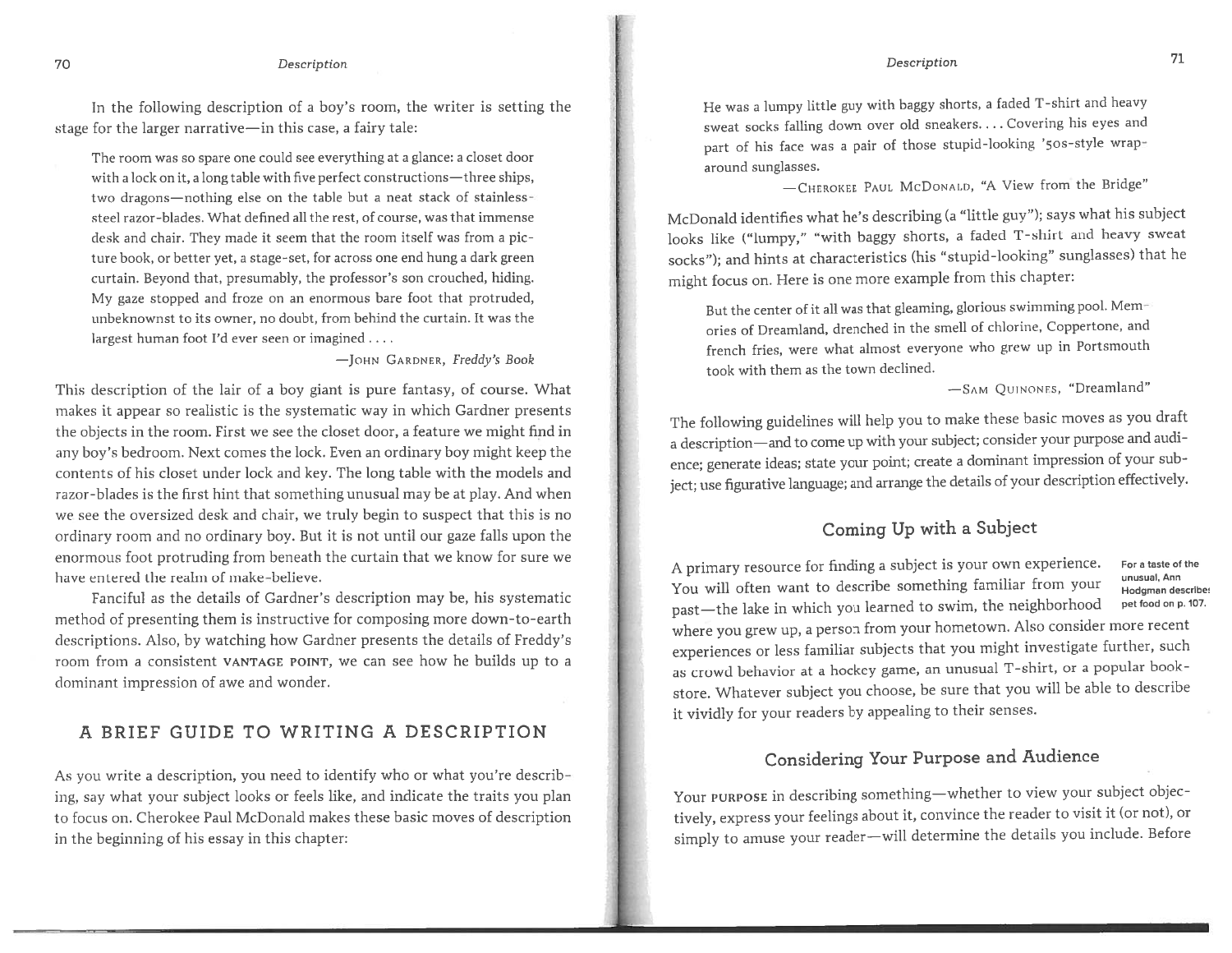you start composing, decide whether your purpose will he primarily objective (as in <sup>a</sup> lab report) or subjective (as in <sup>a</sup> persona<sup>l</sup> essay about your grandmoth er's cooking). Although both approaches provide information, an OBJECTIVE description presents its subject impartially, whereas <sup>a</sup> SUBJECTIVE description conveys the writer's personal response to the subject.

Whatever your purpose, you need to take into account how much your AUDIENCE already knows (or does not know) about your subject. For example, if you want to describe to someone who has never been on your campus the mad rush that takes <sup>p</sup>lace when classes change, you're going to have to provide some background: the main quadrangle with its sun worshipers, the brickand-stone classroom buildings on either side, the library looming at one end. On the other hand, if you were to describe this same locale to fellow students, you could skip the background description and go directly to the mob scene.

# Generating Ideas: Asking What Something Looks, Sounds, Feels, Smells, and Tastes Like

Good descriptive writing is built on CONCRETE particulars rather than ABSTRACT qualities. So don't just write, "It was <sup>a</sup> dark and stormy night"; make your reader see, hear, and feel the wind and the rain, as E. B. White does at the end of "Once More to the Lake," pp. 7—13. To come up with specific details, observe your subject, ask questions, and take notes. Experience your subject as though you were <sup>a</sup> reporter on assignment or <sup>a</sup> traveler in <sup>a</sup> strange land.

One of your richest sources of ideas for <sup>a</sup> description—especially if you are describing something from the past—is memory. Ask friends or parents to

In "The Miss Dennis help you remember details accurately and truthfully. Jog your School of Writing," own memory by asking, "What did the <sup>p</sup>lace (or object) look like p. 98, Alice . . . . Steinbach draws exactly? What did it sound like? What did it smell or taste like? upon her memories Recovering the treasures of your memory is <sup>a</sup> little like fishing: of <sup>a</sup> favorite teacher. . think back to the spots you knew well; bait the hook by asking

these key sensory questions; weigh and measure everything you pull up. Later on, you can throw back the ideas you can't use.

# Templates for Describing

The following templates can help you to generate ideas for <sup>a</sup> description and then to start drafting. Don't take these as formulas where you just have to fill in the blanks. There are no easy formulas for goo<sup>d</sup> writing. But these tem <sup>p</sup>lates can help you <sup>p</sup>lot out some of the key moves of description and thus may serve as goo<sup>d</sup> starting points. ng. But the<br>scription<br>and escription<br>
ormulas for good writing. But these<br>
of the key moves of description and<br>
s of X are \_\_\_\_\_\_, \_\_\_\_\_, and \_\_\_\_\_\_.<br>
however, X could be described as Description<br>
blanks. There are no easy formulas for good writing. But these<br>
can help you plot out some of the key moves of description and<br>
erve as good starting points.<br>
The main physical characteristics of X are \_\_\_\_\_, blanks. There are<br>can help you plot<br>erve as good startin<br>The main physical ch<br>From the perspective<br>in some ways, name<br>X is more like Dest<br>
blanks. There are no easy for<br>
can help you plot out some of<br>
erve as good starting points.<br>
The main physical characteristics<br>
From the perspective of <u>the physical</u>, he<br>
in some ways, namely the sumply the solution Description<br>
the blanks. There are no easy formulas for good writing. But the<br>
es can help you plot out some of the key moves of description a<br>
serve as good starting points.<br>
★ The main physical characteristics of X are Description<br>
the blanks. There are no easy formulas for good<br>
es can help you plot out some of the key moves<br>
y serve as good starting points.<br>
► The main physical characteristics of X are \_\_\_\_\_\_\_\_\_\_\_\_\_\_\_\_\_\_\_\_\_\_\_\_\_\_\_\_\_\_\_\_

- $\blacktriangleright$  The main physical characteristics of X are
- From the perspective of  $\_\_\_\_\$ , however, X could be described as  $\_\_\_\_\$ .
- 
- 
- > Mainly because of \_\_\_\_\_\_ and \_\_\_\_\_\_, X gives the impression of being \_\_\_\_\_.
- From this description of X, you can see that \_\_\_\_\_.

For more techniques to help you generate ideas and start writing <sup>a</sup> descriptive essay, see Chapter 3.

#### Stating Your Point

We usually describe something to someone for a reason. Why E.B. White makes his point about time are you describing bloody footprints in the snow? You need to let and mortality with a<br>and mortality with a single chilling phrase the reader know, either formally or informally. One formal way is  $\frac{\text{single children}}{(p. 13, \text{par. } 13)}$ . to include an explicit THESIS STATEMENT: "This description of

Washington's ragge<sup>d</sup> army at Yorktown shows that the American genera<sup>l</sup> faced many of the same challenges as Napoleon in the winter battle for Mos cow, but Washington turned them to his advantage."

Or your reasons can be stated more informally. If you are writing <sup>a</sup> descriptive travel essay, for example, you might state your point as <sup>a</sup> persona<sup>l</sup> observation: "Chicago is an architectural delight in any season, but <sup>I</sup> prefer to visit from April through October because of the city's brutal winters."

#### Creating <sup>a</sup> Dominant Impression

Some descriptions appea<sup>l</sup> to several senses: the sight of fireflies, the sound of crickets, the touch of <sup>a</sup> hand—all on <sup>a</sup> summer evening. Whether you appea<sup>l</sup> to <sup>a</sup> single sense or several, make sure they all contribute to the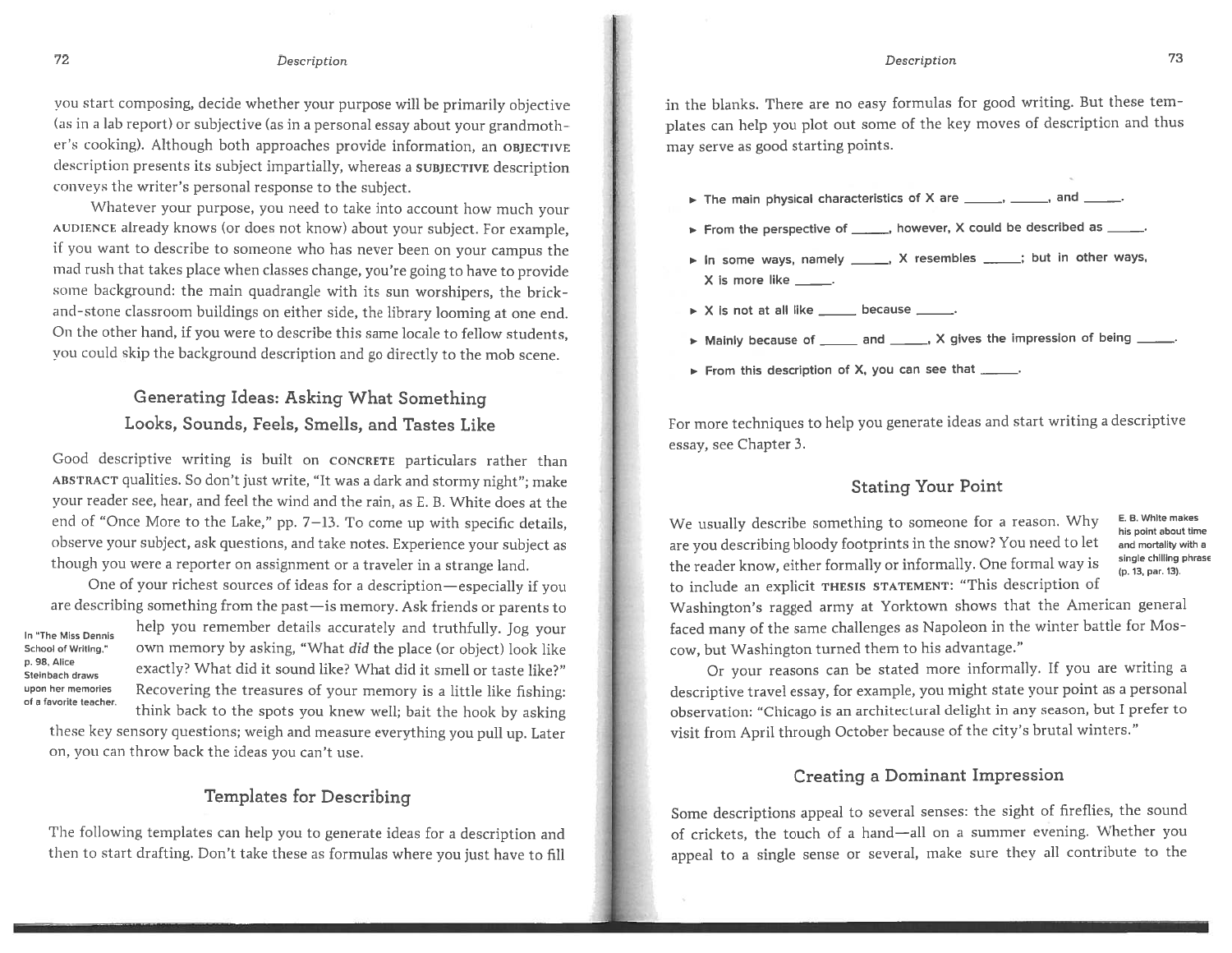### <sup>74</sup> Description Description <sup>75</sup>

DOMINANT IMPRESSION you want your description to make upon the reader. For example, if you want an evening scene on the porc<sup>h</sup> to convey an impres sion of danger, you probably won't include details about fireflies and crickets. Instead, you might call the reader's attention to dark clouds in the distance, the rising wind, crashing thunder, and the sound of footsteps drawing closer. In short, you will choose details that <sup>p</sup>lay an effective par<sup>t</sup> in creating your dominant impression: <sup>a</sup> sense of danger and foreboding.

Even though you want to create <sup>a</sup> dominant impression, don't begin your description with <sup>a</sup> genera<sup>l</sup> statement of what that impression is suppose<sup>d</sup> to he. Instead, start with descriptive details, and let your readers form the

Judith Ortiz Cofer's impression for themselves. A good description doesn't *tell* readers description of her what to think or feel; it shows them point by point. The dominant grandmother's house, in "More impression that John Gardner creates in his systematic description Room," p. 114, con- of Freddy's room, fo reys enchantment. der. But he does so by taking us step by step into unfamiliar terri-

tory. If you were describing an actual room or other <sup>p</sup>lace—and you wanted to create <sup>a</sup> similar dominant impression in your reader's mind—you would like wise direct the reader's gaze to more familiar objects first (table, chairs, fire <sup>p</sup>lace) and then to increasingly unfamiliar ones (a shotgun, polar bear skins on the floor, an elderly lady mending <sup>a</sup> reindeer harness).

# Using Figurative Language

Figures of speec<sup>h</sup> can help to make almost any description more vivid or col orful. The three figures of speec<sup>h</sup> you are most likely to use in composing <sup>a</sup> description are similes, metaphors, and personification.

SIMILES tell the reader what something looks, sounds, or feels like, using like or as: "Suspicion climbed all over her face, like a kitten, but not so playfully" (Raymond Chandler, Farewell, My Lovely).

METAPHORS make implicit comparisons, without like or as: "All the world's <sup>a</sup> stage" (William Shakespeare, As You Like It). Like similes, metaphors have two parts: the subject of the description (world) and the thing (stage) to which that subject is being implicitly compared.

PERSONIFICATION assigns human qualities to inanimate objects, as Sylvia Plath does in her poem "Mirror," in which she has the mirror speak as <sup>a</sup> person would: "I have no preconceptions. / Whatever <sup>I</sup> see <sup>I</sup> swallow immediately."

# Arranging the Details from <sup>a</sup> Consistent Vantage Point

The <sup>p</sup>hysical configuration of whatever you're describing will usually sugges<sup>t</sup> <sup>a</sup> pattern of organization. Descriptions of <sup>p</sup>laces are often organized by direction—north to south, front to back, left to right, inside to outside, near to far, top to bottom. If you were describing <sup>a</sup> room, for example, you might use an outside-to-inside order, starting with the door or the door knob.

An object or person can also sugges<sup>t</sup> an order of arrangement. If you were describing <sup>a</sup> large fish, for instance, you might let the anatomy of the fish guide your description, moving from its <sup>g</sup>listening scales to the mouth, eyes, belly, and tail. When constructing <sup>a</sup> description, you can go from whole to parts, or parts to whole; from most important to least important features (or vice versa); from largest to smallest, specific to general, or concrete to abstract—or vice versa.

Whatever organization you choose, be careful to maintain <sup>a</sup> consistent VANTAGE POINT. In other words, be sure to describe your subject from one position or perspective—across the room, from the bridge, face-to-face, under the bed, and so on. Do not include details that you are unable to see, hear, feel, smell, or taste from your particular vantage point. Before you fully reveal any objects or people that lie outside the reader's line of sight—such as <sup>a</sup> boy <sup>g</sup>iant behind <sup>a</sup> curtain—you will need to cross the room and fling open the door or curtain that conceals them. If your vantage point (or that of your NARRATOR) changes while you are describing <sup>a</sup> subject, be sure to let your reader know that you have moved from one location to another, as in the fol lowing description of <sup>a</sup> robbery: "After <sup>I</sup> was pushed behind the counter of the Quik-Mart, <sup>I</sup> could no longer see the three men in ski masks, but <sup>I</sup> could hear them yelling at the owner to open up the register."

# EDITING FOR COMMON ERRORS IN DESCRIPTIVE WRITING

Like other kinds of writing, description uses distinctive patterns of language and punctuation—and thus invites typical kinds of errors. The following tips will help you to check for and correct these common errors in your own descriptive writing.

L